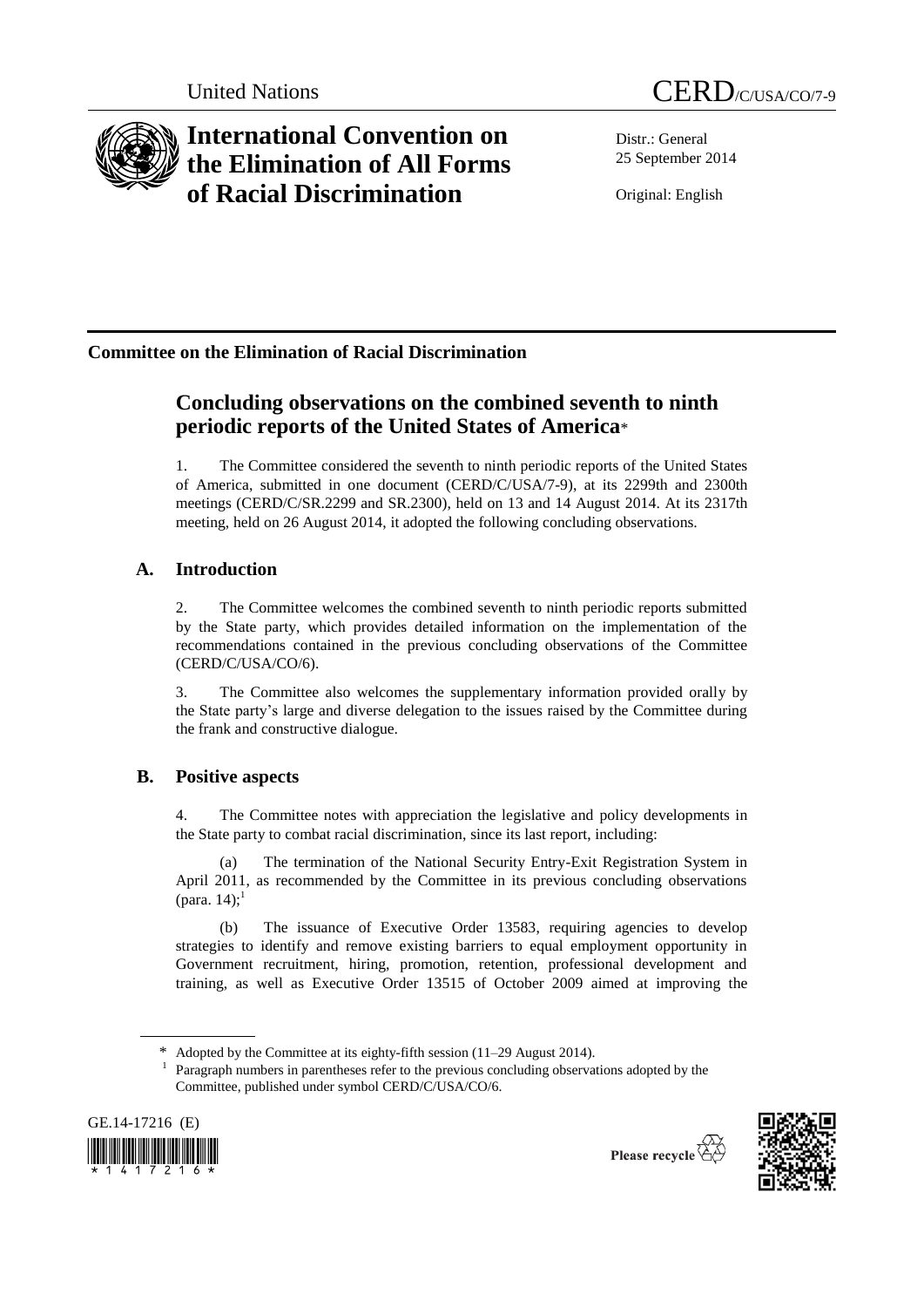participation of Asian Americans and Pacific Islanders in federal programmes and employment;

(c) The increased use of the "systemic initiative" by the Equal Employment Opportunity Commission to target "class-based recruitment and hiring practices that discriminate against racial and ethnic groups", which has resulted in an increased number of systemic lawsuits and financial settlements;

(d) The adoption of the Fair Sentencing Act, in August 2010, which has reduced, although not eliminated, the disparity between more lenient sentences for powder-cocaine charges and more severe sentences for crack-cocaine charges, which are more frequently brought against members of racial and ethnic minorities;

(e) The adoption of the Matthew Shepard and James Byrd, Jr. Hate Crimes Prevention Act, in October 2009, which, inter alia, creates a new federal prohibition on hate crimes and simplifies the jurisdictional predicate for prosecuting violent acts undertaken because of actual or perceived race, colour or national origin;

(f) The enactment of the Lilly Ledbetter Fair Pay Act, in January 2009, which overrides the Supreme Court decision in *Ledbetter* v. *Goodyear Tire & Rubber Co*. and enables the 180-day statute of limitations for bringing a wage discrimination claim to be reset with each payment of wages, benefits or other compensation.

## **C. Concerns and recommendations**

## **Applicability of the Convention at the national level**

5. While noting the applicability of the disparate impact doctrine in certain fields of life, the Committee remains concerned at its limited scope and applicability. It thus reiterates its previous concern that the definition of racial discrimination used in federal and state legislation, as well as in court practice, is not in line with article 1, paragraph 1, of the Convention on the Elimination of All Forms of Racial Discrimination, which requires States parties to prohibit and eliminate racial discrimination in all its forms, including practices and legislation that may not be discriminatory in purpose, but are discriminatory in effect (para. 10). The Committee expresses further concern at the lack of progress in withdrawing or narrowing the scope of the reservation to article 2 of the Convention and in prohibiting all forms of discriminatory acts perpetrated by private individuals, groups or organizations (para. 11) (arts.  $1(1)$ ,  $2$  and  $6$ ).

**The Committee underlines the responsibility of the federal Government for the implementation of the Convention, and calls upon the State party to take concrete steps to:** 

**(a) Prohibit racial discrimination in all its forms in federal and state legislation, including indirect discrimination, covering all fields of law and public life, in accordance with article 1, paragraph 1, of the Convention;** 

**(b) Consider withdrawing or narrowing its reservation to article 2 of the Convention and broaden the protection afforded by law against all discriminatory acts perpetrated by private individuals, groups or organizations;** 

**(c) Improve the system of monitoring and response by federal bodies to prevent and challenge situations of racial discrimination.** 

### **National human rights institution**

6. While taking note of the creation of the Equality Working Group, the Committee reiterates its concern at the lack of an institutionalized coordinating mechanism with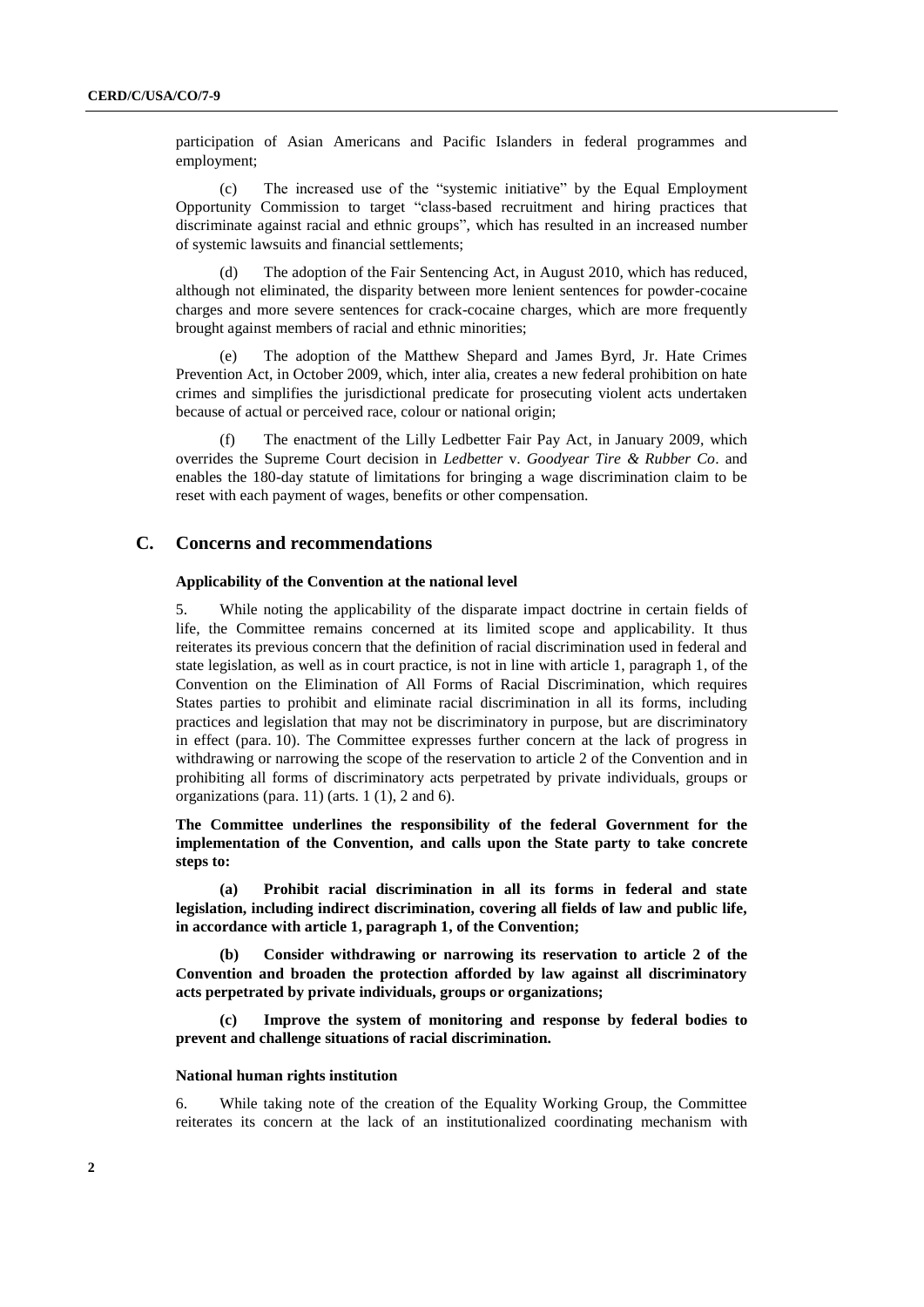capacities to ensure the effective implementation of the Convention at the federal, state and local levels (para. 13). Noting the role that an independent national human rights institution can play in that regard, the Committee expresses regret at the lack of progress in establishing a national human rights institution, as recommended in its previous concluding observations (para. 12) (art. 2).

**The Committee recommends that the State party create a permanent and effective coordinating mechanism, such as a national human rights institution established in accordance with the principles relating to the status of national institutions (the Paris Principles) (General Assembly resolution 48/134, annex) to ensure the full implementation of the Convention throughout the State party and the territories under its effective control, monitor compliance of domestic laws and policies with the provisions of the Convention and systematically carry out anti-discrimination training and awareness-raising activities at the federal, state and local levels.** 

#### **Special measures**

7. Taking note of the Supreme Court decision of April 2014 in *Schuette* v. *Coalition to Defend Affirmative Action* and the measures adopted by several states against the use of affirmative action in school admissions, the Committee expresses concern at the increasing restrictions, based on race or ethnic origin, on the use of special measures as a tool to eliminate persistent disparities in the enjoyment of human rights and fundamental freedoms (art. 2 (2)).

**The Committee reiterates its previous recommendation (para. 15) to adopt and strengthen the use of special measures, which is an obligation arising from article 2, paragraph 2, of the Convention, when circumstances warrant their use as a tool to eliminate the persistent disparities in the enjoyment of human rights and fundamental freedoms, based on race or ethnic origin. In that regard, it recommends that the State party take into account the Committee's general recommendation No. 32 (2009) on the meaning and scope of special measures in the International Convention on the Elimination of All Forms Racial Discrimination.**

## **Racial profiling and illegal surveillance**

8. While welcoming the acknowledgement by the State party that racial or ethnic profiling is not effective law enforcement practice and is inconsistent with its commitment to fairness in the justice system, the Committee remains concerned at the practice of racial profiling of racial or ethnic minorities by law enforcement officials, including the Federal Bureau of Investigation (FBI), the Transportation Security Administration, border enforcement officials and local police (arts. 2, 4 (c) and 5 (b)).

**Recalling its general recommendation No. 31 (2001) on the prevention of racial discrimination in the administration and functioning of the criminal justice system, the Committee urges the State party to intensify efforts to effectively combat and end the practice of racial profiling by federal, state and local law enforcement officials, including by:** 

**(a) Adopting and implementing legislation which specifically prohibits law enforcement officials from engaging in racial profiling, such as the End Racial Profiling Act;** 

**(b) Swiftly revising policies insofar as they permit racial profiling, illegal surveillance, monitoring and intelligence gathering, including the 2003 Guidance Regarding the Use of Race by Federal Law Enforcement Agencies;**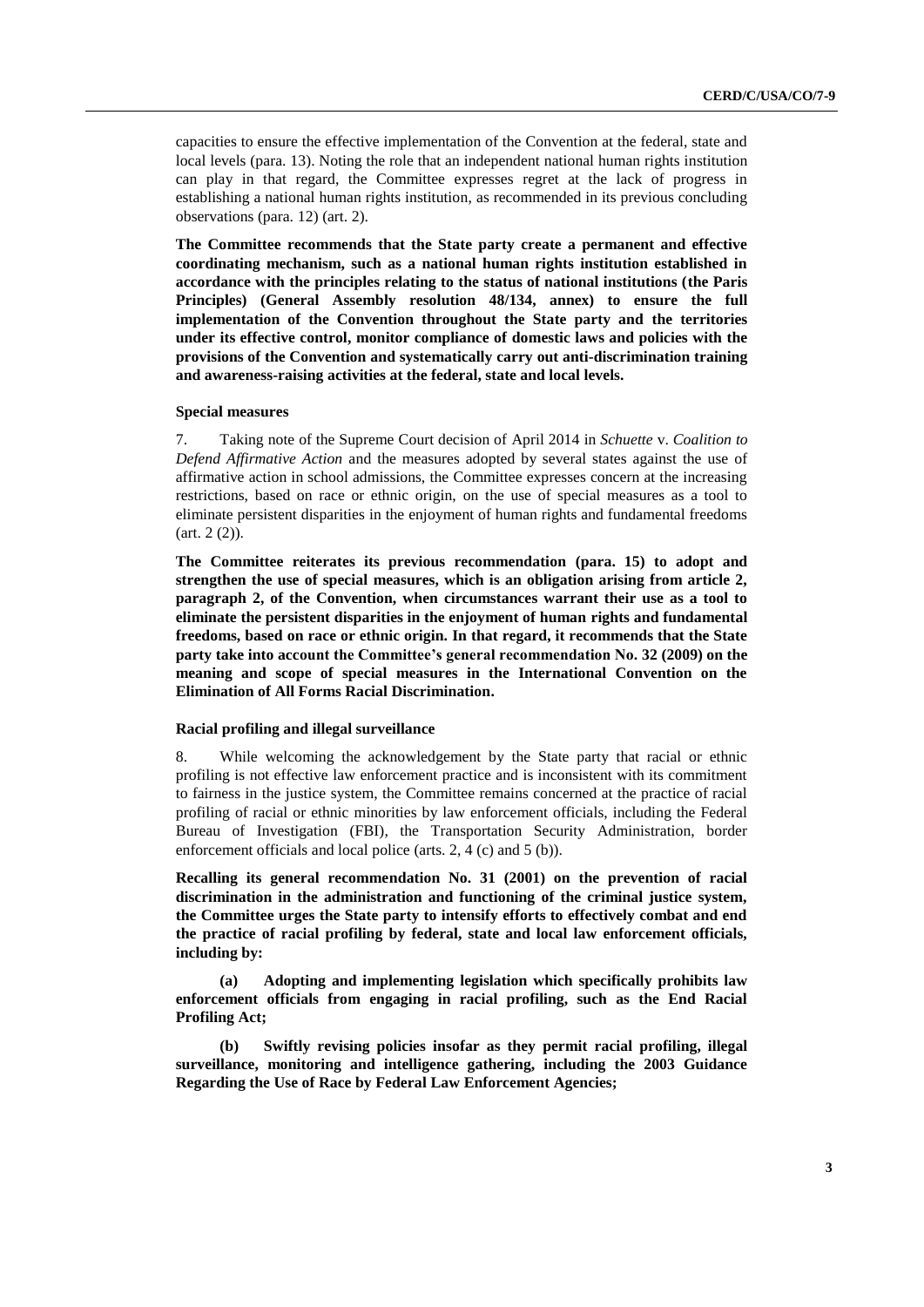**(c) Ending immigration enforcement programmes and policies which indirectly promote racial profiling, such as the Secure Communities programme and the Immigration and Nationality Act section 287(g) programme;** 

**(d) Undertaking prompt, thorough and impartial investigations into all allegations of racial profiling, surveillance, monitoring and illegal intelligencegathering; holding those responsible accountable; and providing effective remedies, including guarantees of non-repetition.** 

#### **Racist hate speech and hate crimes**

9. The Committee reiterates its concern at the lack of prohibition of racist hate speech, except for instances amounting to incitement to imminent violence or "true threats" of violence, as well as the wide scope of the reservations to article 4 of the Convention (para. 18). The Committee is also concerned at the underreporting of instances of hate crimes by the victims to the police, as well as by law enforcement officials to the FBI, given the voluntary nature to comply with the request of the FBI for hate crime statistics (arts. 2 and 4).

#### **The Committee recommends that the State party:**

**(a) Consider withdrawing or narrowing its reservation to article 4 of the Convention, taking into account the Committee's general recommendation No. 35 (2013) on combating racist hate speech, which outlines diverse measures to effectively combat racist hate speech while protecting the legitimate right to freedom of expression;** 

**(b) Improve its data collection system for statistics on complaints of hate crimes, including by officially requiring all law enforcement agencies to record and transmit all such instances to the FBI, disaggregated by factors such as race, ethnicity, age and religion, and regularly publicize such information;** 

**(c) Ensure that all law enforcement officials and all new recruits are provided with initial and ongoing in-service training on the investigation and reporting of complaints of hate crimes;** 

**(d) Provide statistical information concerning trends in instances of racist hate speech in its next periodic report so as to assess the impact of measures adopted by the State party in combating racist hate speech.** 

#### **Disparate impact of environmental pollution**

10. While welcoming the acknowledgment by the State party that low-income and minority communities are exposed to an unacceptable amount of pollution, as well as the initiatives taken to address the issue, the Committee is concerned that individuals belonging to racial and ethnic minorities, as well as indigenous peoples, continue to be disproportionately affected by the negative health impact of pollution caused by the extractive and manufacturing industries. It also reiterates its previous concern regarding the adverse effects of economic activities related to the exploitation of natural resources in countries outside the United States by transnational corporations registered in the State party on the rights to land, health, environment and the way of life of indigenous peoples and minority groups living in those regions (para. 30) (arts. 2 and 5 (e)).

## **The Committee calls upon the State party to:**

**(a) Ensure that federal legislation prohibiting environmental pollution is effectively enforced at state and local levels;**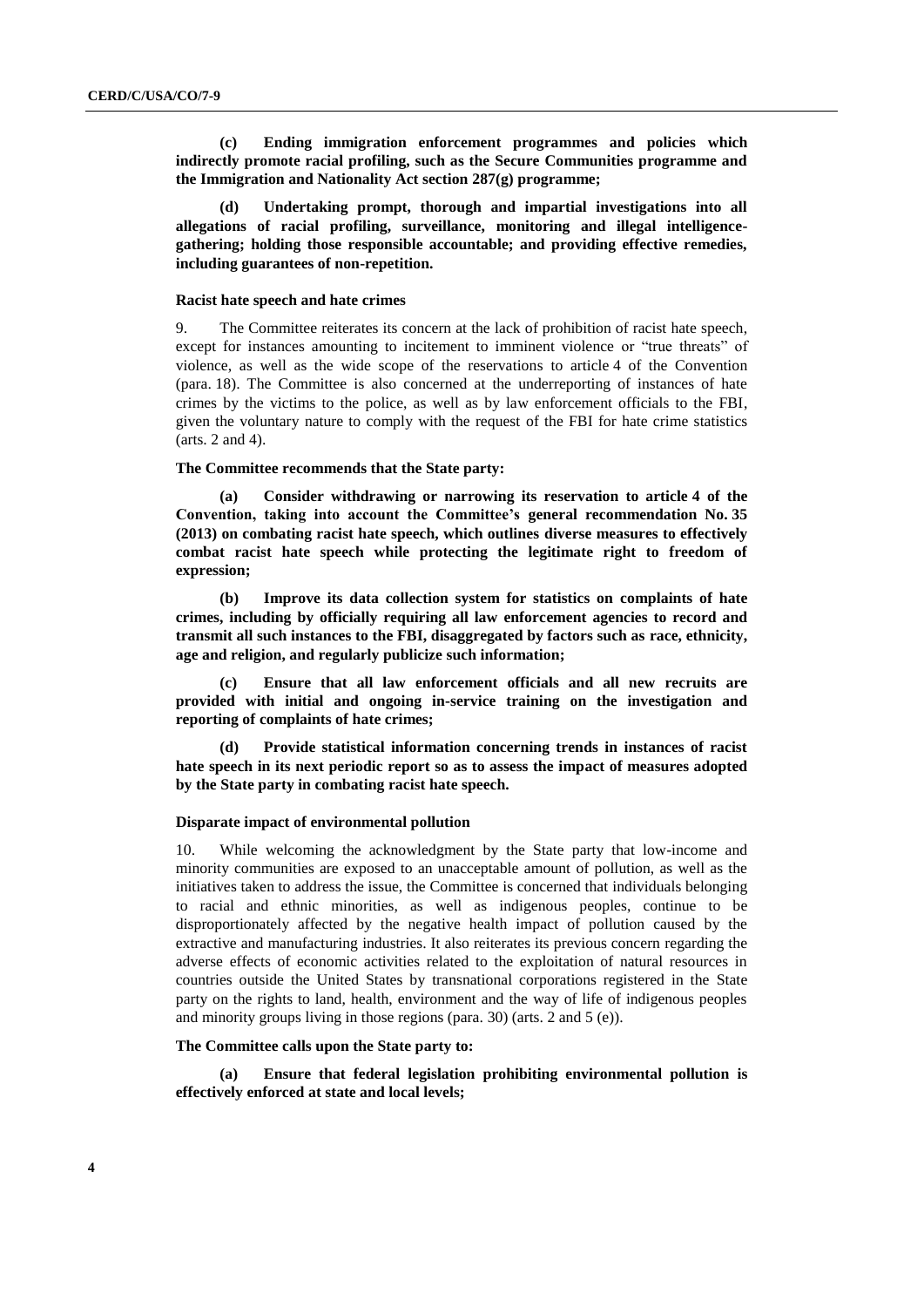**(b) Undertake an independent and effective investigation into all cases of environmentally polluting activities and their impact on the rights of affected communities; bring those responsible to account; and ensure that victims have access to appropriate remedies;** 

**(c) Clean up any remaining radioactive and toxic waste throughout the State party as a matter of urgency, paying particular attention to areas inhabited by racial and ethnic minorities and indigenous peoples that have been neglected to date;** 

**(d) Take appropriate measures to prevent the activities of transnational corporations registered in the State party which could have adverse effects on the enjoyment of human rights by local populations, especially indigenous peoples and minorities, in other countries.** 

#### **Right to vote**

11. The Committee is concerned at the obstacles faced by individuals belonging to racial and ethnic minorities and indigenous peoples to effectively exercise their right to vote, due, inter alia, to restrictive voter identification laws, district gerrymandering and state-level felon disenfranchisement laws. It is also concerned at the Supreme Court decision in *Shelby County* v. *Holder*, which struck down section 4 (b) of the Voting Rights Act and rendered section 5 inoperable, thus invalidating the procedural safeguards to prevent the implementation of voting regulations that may have discriminatory effect. It expresses further concern at the continued denial of the right of residents of the District of Colombia (D.C.), half of whom are African Americans, to vote for and elect representatives to the United States Senate and voting members to the House of Representatives (arts. 2 and 5 (c)).

**The Committee recommends that the State party take effective measures to:** 

**(a) Enforce federal voting rights legislation throughout the State party in ways that encourage voter participation, and adopt federal legislation to prevent the implementation of voting regulations which have discriminatory impact, in the light of the Supreme Court decision in** *Shelby County* **v.** *Holder***;**

**(b) Ensure that indigenous peoples can effectively exercise their right to vote and address their specific concerns;** 

**(c) Ensure that all states reinstate voting rights to persons convicted of felony who have completed their sentences; provide inmates with information about their voting restoration options; and review automatic denial of the right to vote to imprisoned felons, regardless of the nature of the offence;** 

**(d) Provide for full voting rights of residents of Washington, D.C.** 

## **Criminalization of homelessness**

12. While appreciating the measures taken by the federal and some state and local authorities to address homelessness, the Committee is concerned at the high number of homeless persons, who are disproportionately from racial and ethnic minorities, particularly African Americans, Hispanic/Latino Americans and Native Americans, and at the criminalization of homelessness through laws that prohibit activities such as loitering, camping, begging and lying down in public spaces (arts. 2 and 5 (e)).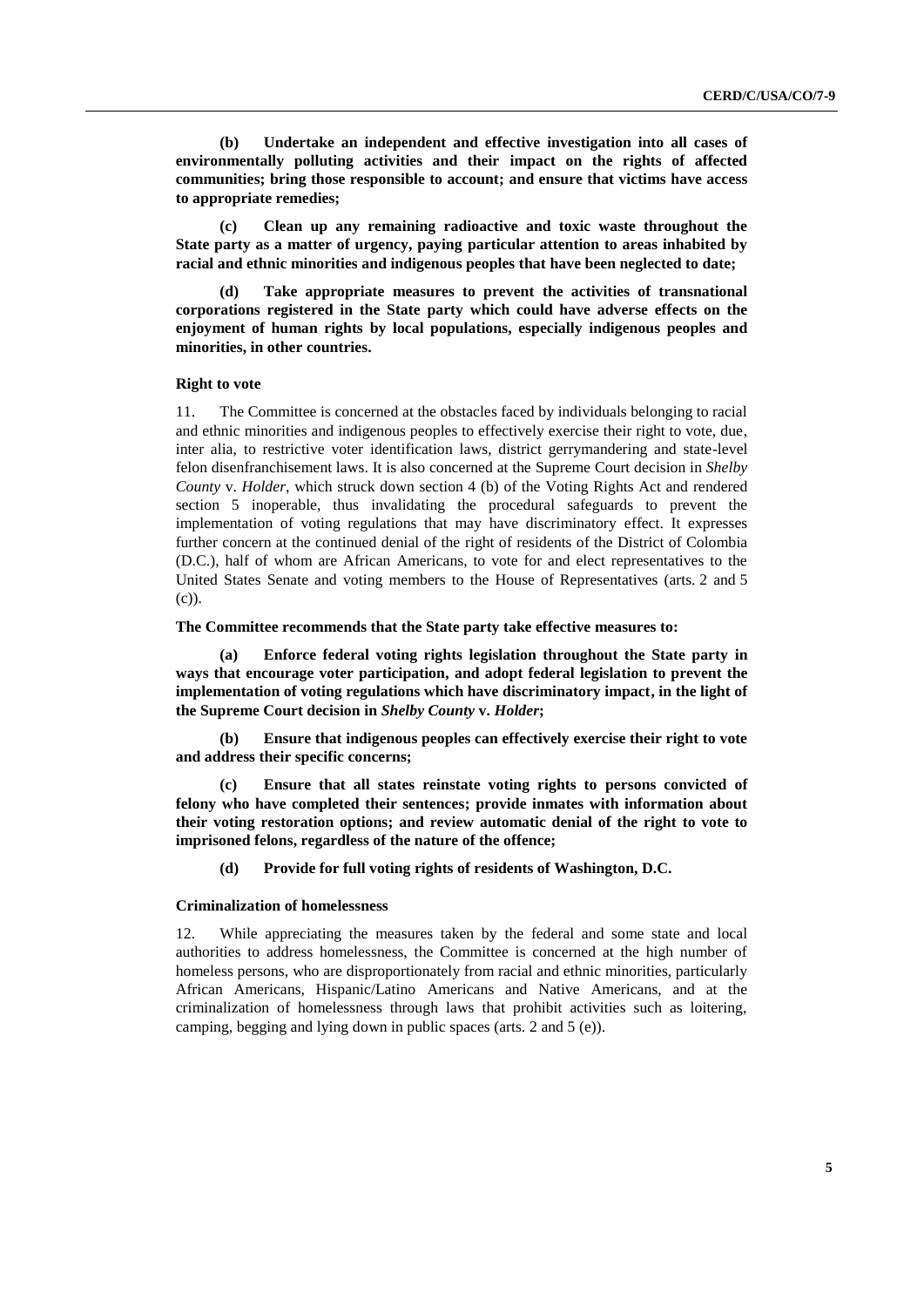**The Committee calls upon the State party to:** 

**(a) Abolish laws and policies making homelessness a crime;**

**(b) Ensure close cooperation among all relevant stakeholders, including social, health, law enforcement and justice professionals at all levels, to intensify efforts to find solutions for the homeless, in accordance with human rights standards;** 

**(c) Offer incentives to decriminalize homelessness, including by providing financial support to local authorities that implement alternatives to criminalization, and withdrawing funding from local authorities that criminalize homelessness.** 

## **Discrimination and segregation in housing**

13. While acknowledging the positive steps taken by the State party to address discrimination in access to housing and to reverse historical patterns of segregation, the Committee remains concerned at: (a) the persistence of discrimination in access to housing on the basis of race, colour, ethnicity or national origin; (b) the high degree of racial segregation and concentrated poverty in neighbourhoods characterized by sub-standard conditions and services, including poor housing conditions, limited employment opportunities, inadequate access to health-care facilities, underresourced schools and high exposure to crime and violence; and (c) discriminatory mortgage-lending practices and the foreclosure crisis which disproportionately affected, and continues to affect, racial and ethnic minorities (arts. 3 and 5 (e)).

**The Committee urges the State party to intensify its efforts to eliminate discrimination in access to housing and residential segregation based on race, colour ethnicity or national origin, by, inter alia:** 

**(a) Ensuring the availability of affordable and adequate housing for all, including by effectively implementing the Affirmatively Furthering Fair Housing requirement by the Department of Housing and Urban Development, across all agencies administering housing programmes;** 

**(b) Strengthening the implementation of legislation to combat discrimination in housing, such as the Fair Housing Act and Title VIII of the Civil Rights Act of 1968, including through the provision of adequate resources and increasing the capacity of the Department of Housing and Urban Development;** 

**(c) Undertaking prompt, independent and thorough investigation into all cases of discriminatory practices by private actors, including in relation to discriminatory mortgage lending practices, steering and red-lining; holding those responsible to account; and providing effective remedies, including appropriate compensation, guarantees of non-repetition and changes in relevant laws and practices.**

## **Education**

14. While welcoming measures taken by the State party to address de facto racial segregation in education, such as the formation of the Equity and Excellence Commission in 2011, the Committee remains concerned that students from racial and ethnic minorities disproportionately continue to attend segregated schools with segregated or unequal facilities and that even those who are enrolled in racially diverse schools are frequently assigned to "single-race" classes, denied equal access to advanced courses and disciplined unfairly and disproportionately due to their race, including referral to the criminal justice system. It also expresses concern at racial disparities in academic achievement, which contribute to unequal access to employment opportunities (arts. 3 and 5 (e)).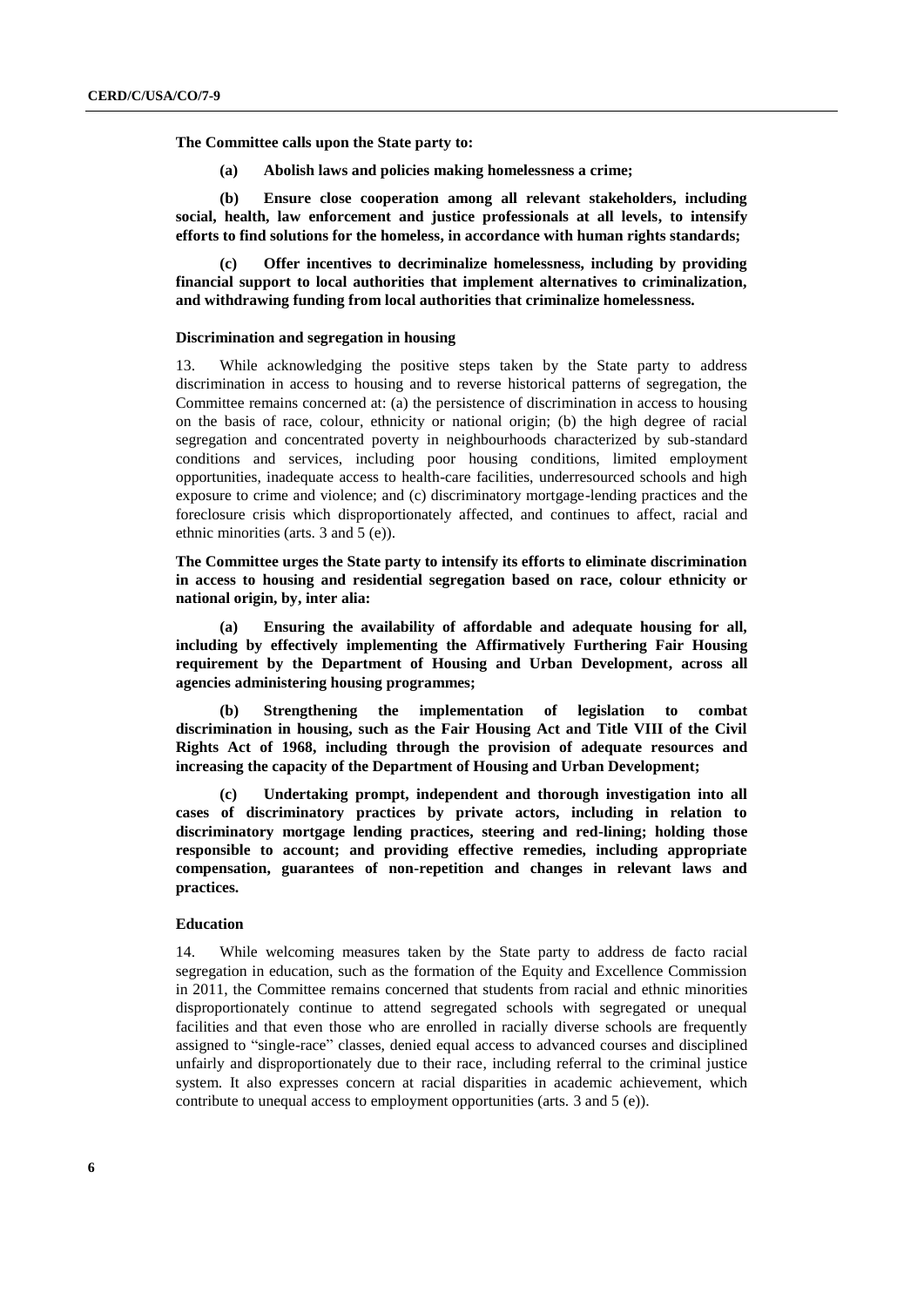**The Committee recommends that the State party intensify its efforts to ensure equal access to education by, inter alia:** 

**(a) Developing and adopting a comprehensive plan to address racial segregation in schools and neighbourhoods, with concrete goals, timelines and impact assessment mechanisms;**

**(b) Increasing federal funding for programmes and policies that promote racially integrated learning environments for students;** 

**(c) Effectively implementing the recommendations contained in the report of the Equity and Excellence Commission published in February 2013;** 

**(d) Re-authorizing the Elementary and Secondary Education Act with provisions that support and encourage solutions to address school segregation;** 

**(e) Continuing to work closely with state and local education authorities as well as civil society groups to strengthen measures to address the factors that contribute to the educational achievement gap.** 

## **Right to health and access to health care**

15. While commending the adoption of the Patient Protection and Affordable Care Act in March 2010, the Committee is concerned that many states with substantial numbers of racial and ethnic minorities have opted out of the Medicaid expansion programme, following the Supreme Court decision of June 2012 in the *National Federation of Independent Business* v. *Sebelius* case, thus failing to fully address racial disparities in access to affordable and quality health care. It is also concerned at the exclusion of undocumented immigrants and their children from coverage under the Affordable Care Act, as well as the limited coverage of undocumented immigrants and immigrants residing lawfully in the United States for less than five years by Medicaid and Children's Health Insurance Programme, resulting in difficulties for immigrants in accessing adequate health care. It also reiterates its previous concern at the persistence of racial disparities in the field of sexual and reproductive health, particularly with regard to the high maternal and infant mortality rates among African American communities (para. 33) (art. 5 (e)).

#### **The Committee recommends that the State party:**

**(a) Take concrete measures to ensure that all individuals, in particular those belonging to racial and ethnic minorities who reside in states that have opted out of the Affordable Care Act, undocumented immigrants and immigrants and their families who have been residing lawfully in the United States for less than five years, have effective access to affordable and adequate health-care services;** 

**(b) Eliminate racial disparities in the field of sexual and reproductive health and standardize the data collection system on maternal and infant deaths in all states to effectively identify and address the causes of disparities in maternal and infant mortality rates; and**

**(c) Improve monitoring and accountability mechanisms for preventable maternal mortality, including by ensuring that state-level maternal mortality review boards have sufficient resources and capacity.** 

#### **Gun violence**

16. The Committee is concerned at the high number of gun-related deaths and injuries which disproportionately affect members of racial and ethnic minorities, particularly African Americans. It is also concerned at the proliferation of "Stand Your Ground" laws, which are used to circumvent the limits of legitimate self-defence, in violation of the State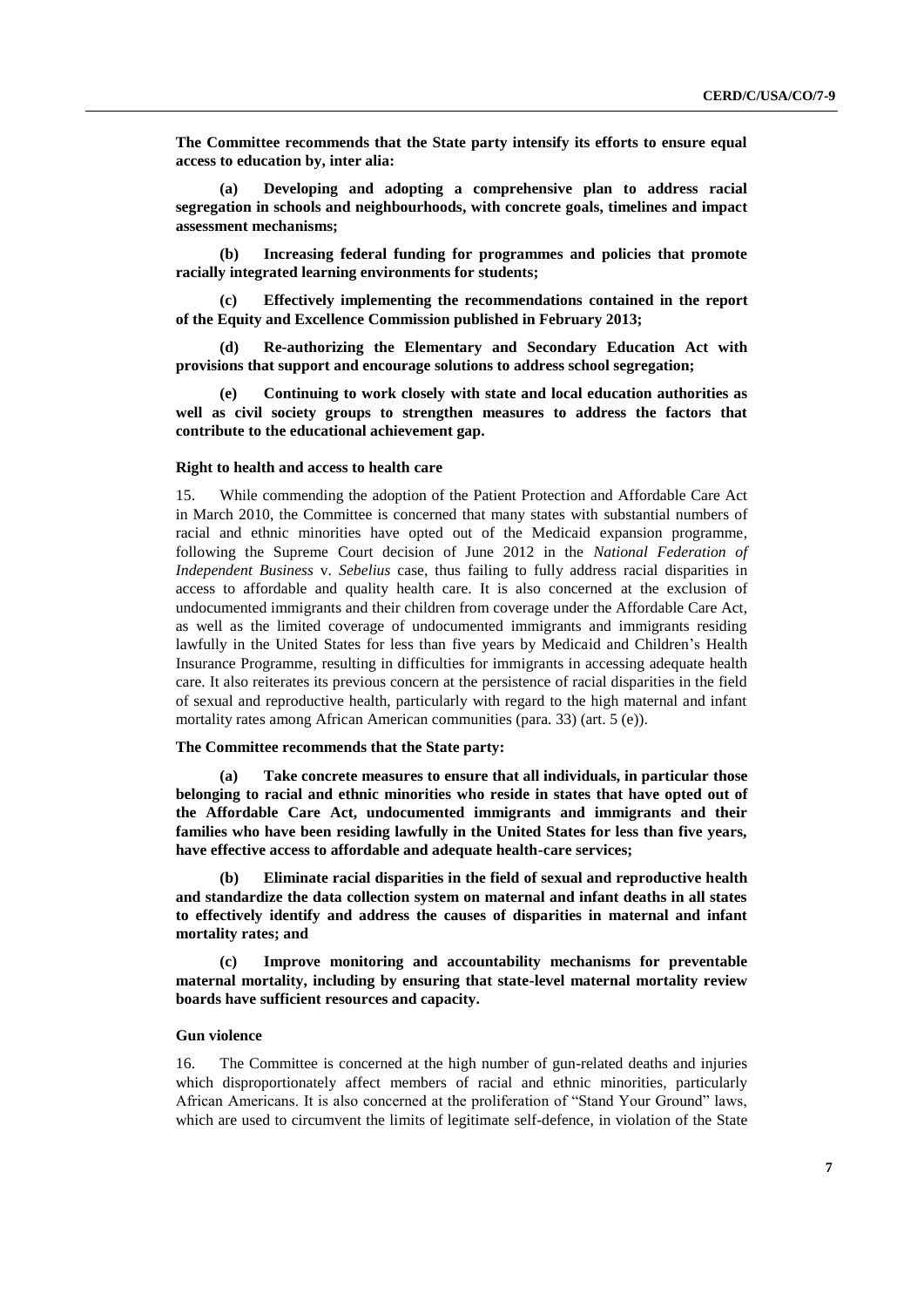party's duty to protect life, and have a disproportionate and discriminatory impact on members of racial and ethnic minorities (arts. 2, 5 (b) and 6).

**The Committee urges the State party to take effective legislative and policy measures to fulfil its obligation to protect the right to life and to reduce gun violence, including by adopting legislation expanding background checks for all private firearm transfers and prohibiting the practice of carrying concealed handguns in public venues; increasing transparency concerning gun use in crime and illegal gun sales, including by repealing the Tiahrt Amendments; and reviewing the Stand Your Ground laws to remove far-reaching immunity and ensure strict adherence to the principles of necessity and proportionality when deadly force is used for self-defence**.

#### **Excessive use of force by law enforcement officials**

17. While recognizing the efforts made by the State party to intensify the enforcement of relevant laws, the Committee reiterates its previous concern at the brutality and excessive use of force by law enforcement officials against members of racial and ethnic minorities, including against unarmed individuals, which has a disparate impact on African Americans and undocumented migrants crossing the United States–Mexico border (para. 25). It also remains concerned that, despite the measures taken by the State party to prosecute law enforcement officials for criminal misconduct, impunity for abuses, in particular those committed by the Customs and Border Protection (CBP) against Hispanic/Latino Americans and undocumented migrants, remains a widespread problem (arts. 5 (b) and 6).

#### **The Committee urges the State party to**:

**(a) Ensure that each allegation of excessive use of force by law enforcement officials is promptly and effectively investigated; that the alleged perpetrators are prosecuted and, if convicted, punished with appropriate sanctions; that investigations are re-opened when new evidence becomes available; and that victims or their families are provided with adequate compensation;** 

**(b) Intensify its efforts to prevent the excessive use of force by law enforcement officials by ensuring compliance with the 1990 Basic Principles on the Use of Force and Firearms by Law Enforcement Officials, and ensure that the new CBP directive on the use of force is applied and enforced in practice;**

**(c) Improve the reporting of cases involving the excessive use of force and strengthen oversight of, and accountability for, inappropriate use of force;** 

**(d) Provide, in its next periodic report, detailed information concerning investigations undertaken into allegations of excessive use of force by law enforcement officials, including the CBP, as well as their outcomes, including disciplinary or prosecutorial action taken against the perpetrator and remedies provided to victims or their families.** 

#### **Immigrants**

18. The Committee is concerned at the increasingly militarized approach to immigration law enforcement, leading to the excessive and lethal use of force by CBP personnel; increased use of racial profiling by local law enforcement agencies to determine immigration status and to enforce immigration laws; increased criminal prosecution for breaches of immigration law; mandatory detention of immigrants for prolonged periods of time; and deportation of undocumented immigrants without adequate access to justice. It is also concerned that workers entering the State party under the H-2B work visa programme are at high risk of becoming victims of trafficking and/or forced labour, and that some children from racial and ethnic minorities, particularly Hispanic/Latino children, are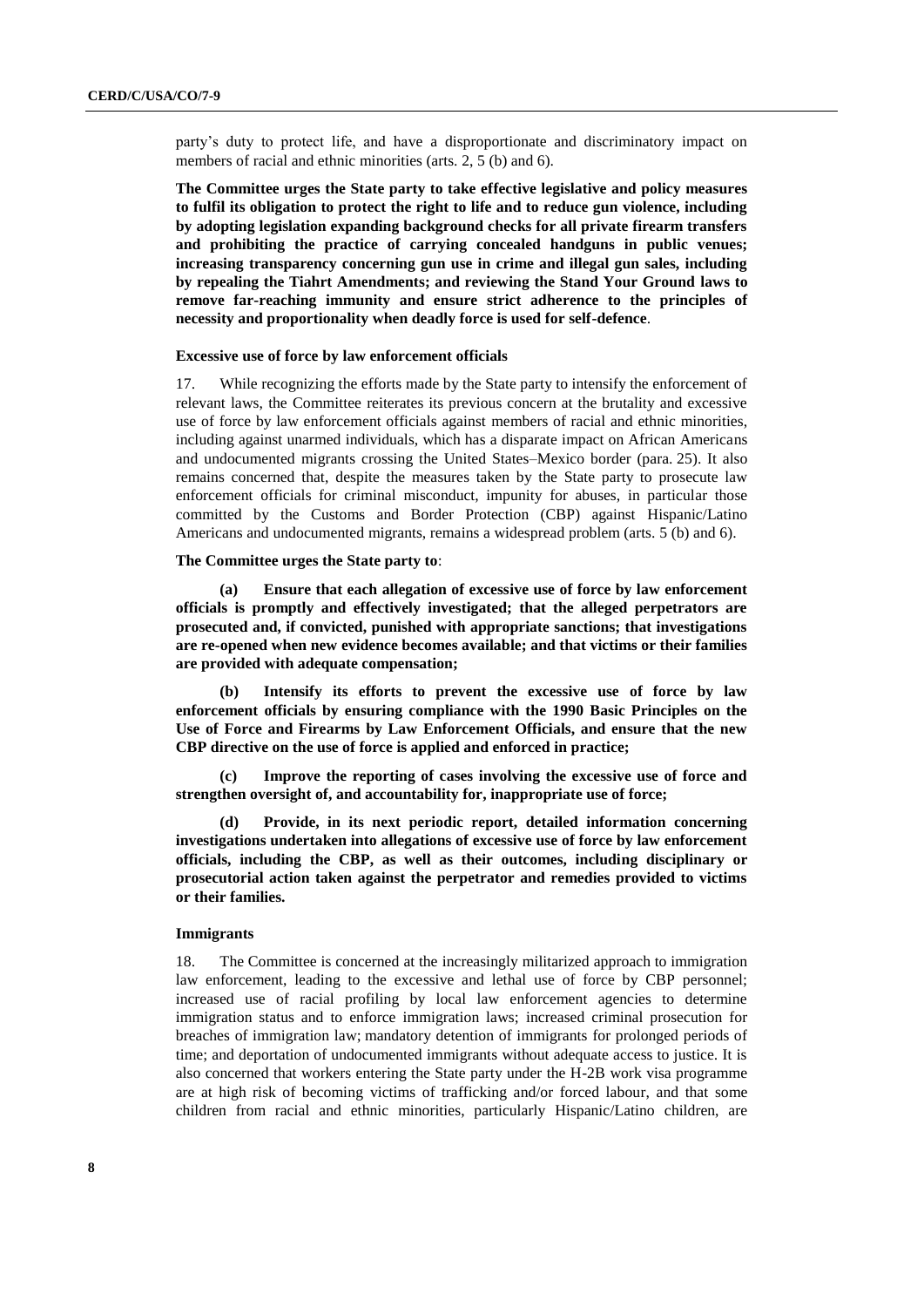employed in the agriculture industry and may face harsh and dangerous conditions (arts. 2, 5 and 6).

**The Committee calls upon the State party to ensure that the rights of non-citizens are fully guaranteed in law and in practice, by, inter alia:** 

**(a) Abolishing "Operation Streamline" and dealing with any breaches of immigration law through the civil, rather than criminal immigration system;**

**(b) Undertaking thorough and individualized assessment for decisions concerning detention and deportation and guaranteeing access to legal representation in all immigration-related matters;** 

**(c) Reviewing its laws and regulations in order to protect all migrant workers from exploitative and abusive working conditions, including by raising the minimum age for harvesting and hazardous work in agriculture under the Fair Labor Standards Act in line with international labour standards and ensuring effective oversight of labour conditions;** 

**(d) Ratifying International Labour Office Convention No. 29 (1930) concerning Forced or Compulsory Labour and Convention No. 138 (1973) concerning Minimum Age for Admission to Employment.** 

#### **Violence against women**

19. While acknowledging the measures taken by the State party to reduce the prevalence of violence against women, the Committee remains concerned at the disproportionate number of women from racial and ethnic minorities, particularly African American women, immigrant women and American Indian and Alaska Native women, who continue to be subjected to violence, including rape and sexual violence. Additionally, it notes that while the Tribal Law and Order Act of 2010 has increased the length of sentences that tribal courts can hand down in criminal cases and the Violence Against Women Reauthorization Act of 2013 has expanded the jurisdiction of tribes over domestic violence and violence of protective orders committed on their lands, the jurisdiction is limited to those who live or work on reservations or who are married to or are in partnership with a tribal member. The Committee thus reiterates its previous concern that indigenous women are denied the right to access justice and to obtain adequate reparation or satisfaction for damages suffered (para. 26) (arts. 5 and 6).

**The Committee calls upon the State party to intensify its efforts to prevent and combat violence against women, particularly American Indian and Alaska Native women, and ensure that all cases of violence against women are effectively investigated, perpetrators are prosecuted and sanctioned, and victims are provided with appropriate remedies. It also urges the State party to take measures to guarantee, in law and in practice, the right to access justice and effective remedies for all indigenous women who are victims of violence. It also reiterates its previous recommendation that the State party provide sufficient resources for violence prevention and service programmes; provide specific training for those working within the criminal justice system, including police officers, lawyers, prosecutors, judges and medical personnel; and undertake awareness-raising campaigns on the mechanisms and procedures available to seek remedies for violence against women.**

#### **Criminal justice system**

20. While welcoming the measures taken by the State party to address racial disparities in the criminal justice system, such as the launch of the "Smart on Crime" initiative in August 2013, the Committee remains concerned that members of racial and ethnic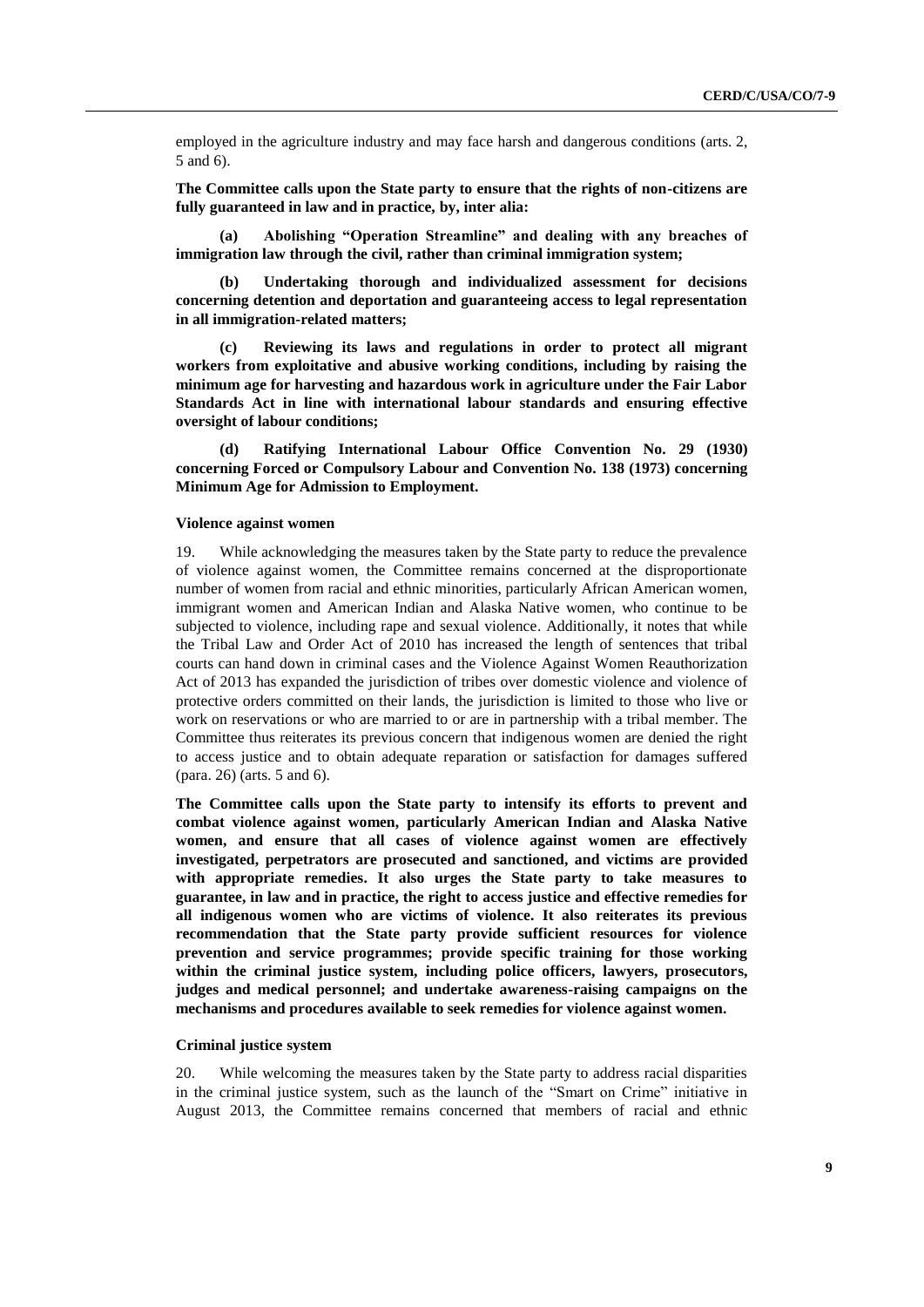minorities, particularly African Americans, continue to be disproportionately arrested, incarcerated and subjected to harsher sentences, including life imprisonment without parole and the death penalty. It expresses concern that the overrepresentation of racial and ethnic minorities in the criminal justice system is exacerbated by the use of prosecutorial discretion, the application of mandatory minimum drug-offence sentencing policies, and the implementation of repeat offender laws. The Committee is also concerned at the negative impact of parental incarceration on children from racial and ethnic minorities (arts. 2, 5 and 6).

**The Committee calls upon the State party to take concrete and effective steps to eliminate racial disparities at all stages of the criminal justice system, taking into account the Committee's general recommendation No. 31 (2005) on the prevention of racial discrimination in the administration and functioning of the criminal justice system, by, inter alia:** 

**(a) Amending laws and policies leading to racially disparate impacts in the criminal justice system at the federal, state and local levels and implementing effective national strategies or plans of action aimed at eliminating structural discrimination;**

**(b) Imposing a moratorium on the death penalty, at the federal level, with a view to abolishing the death penalty;** 

**(c) Ensuring that the impact of incarceration on children and/or other dependents is taken into account when sentencing an individual convicted of a nonviolent offence and promoting the use of alternatives to imprisonment.** 

#### **Juvenile justice**

21. The Committee is concerned at racial disparities at all levels of the juvenile justice system, including the disproportionate rate at which youth from racial and ethnic minorities are arrested in schools and referred to the criminal justice system, prosecuted as adults, incarcerated in adult prisons and sentenced to life imprisonment without parole. It also remains concerned that, despite the recent Supreme Court decisions which held that mandatory sentencing of juvenile offenders to life imprisonment without parole is unconstitutional, 15 states have yet to change their laws, and that discretionary sentences of life imprisonment without parole are still permitted for juveniles convicted of homicide (arts. 2, 5 and 6).

**The Committee calls upon the State party to intensify its efforts to address racial disparities in the application of disciplinary measures, as well as the resulting "schoolto-prison pipeline", throughout the State party and ensure that juveniles are not transferred to adult courts and are separated from adults during pretrial detention and after sentencing. It also reiterates its previous recommendation to prohibit and abolish life imprisonment without parole for persons who were under 18 years at the time of the crime, irrespective of the nature and circumstances of the crime committed, and to commute the sentences for those currently serving such sentences.** 

#### **Guantanamo Bay**

22. While welcoming the commitment made in January 2009 by the President of the United States to close the detention facilities at Guantanamo Bay, the Committee remains concerned that non-citizens continue to be arbitrarily detained without effective and equal access to the ordinary criminal justice system and at the risk of being subjected to torture or cruel, inhuman or degrading treatment or punishment (arts. 2, 5 and 6).

**The Committee urges the State party to end the system of administrative detention without charge or trial and ensure the closure of the Guantanamo Bay facility without**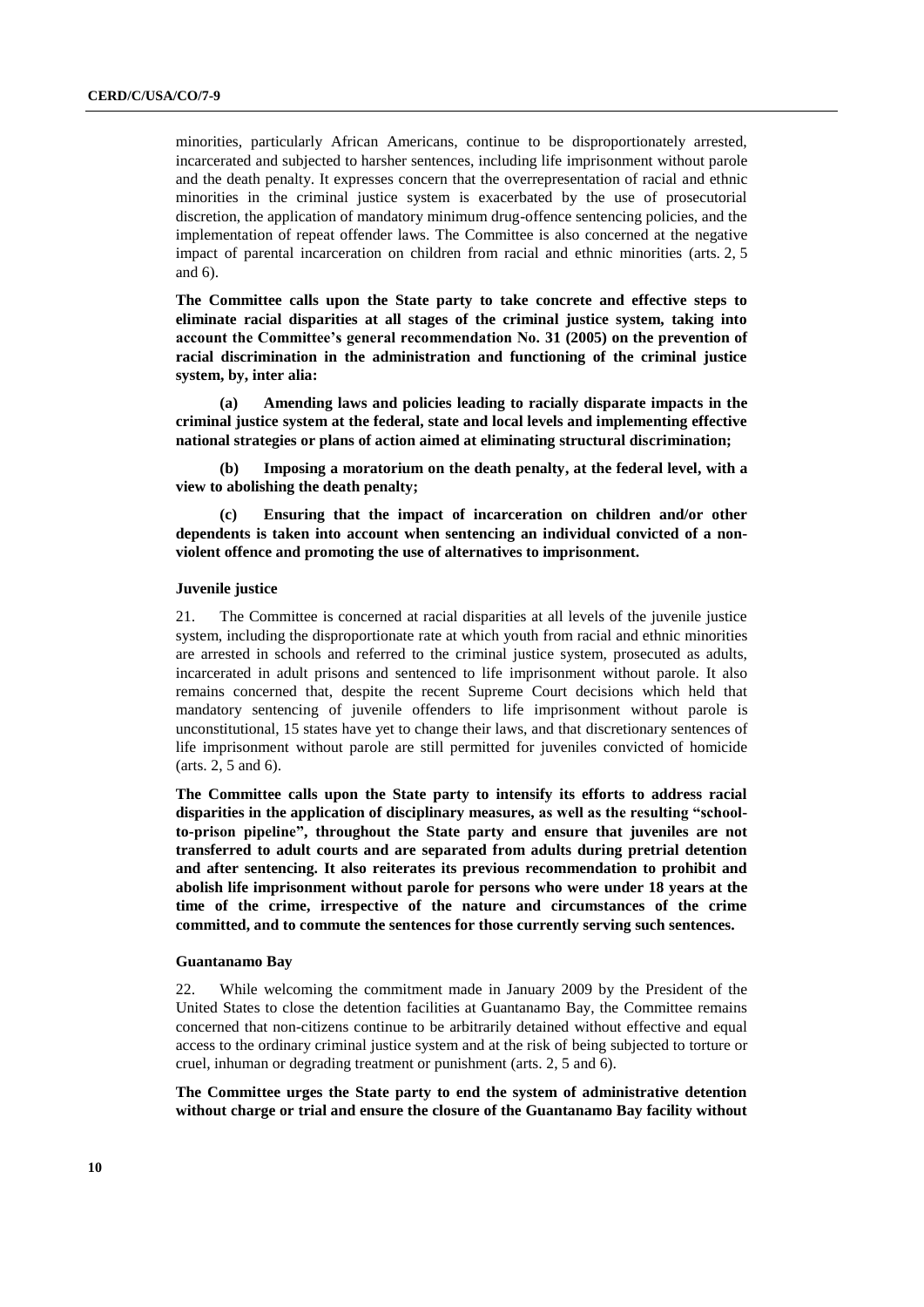**further delay. Recalling its general recommendation No. 30 (2004) on discrimination against non-citizens and general recommendation No. 31 (2005) on the prevention of racial discrimination in the administration and functioning of the criminal justice system, it also calls upon the State party to guarantee the right of detainees to a fair trial, in compliance with international human rights standards, and to ensure that any detainee who is not charged and tried is released immediately**.

#### **Access to legal aid**

23. While welcoming the steps taken by the State party to improve access to justice by indigent persons, such as the Access to Justice Initiative launched in March 2010, the Committee remains concerned at the ongoing challenges faced by indigent persons belonging to racial and ethnic minorities to access legal counsel in criminal proceedings in practice. It also reiterates its concern at the lack of a generally recognized right to counsel in civil proceedings (para. 22), which disproportionately affects indigent persons belonging to racial and ethnic minorities, and hinders their seeking an effective remedy in matters such as evictions, foreclosures, domestic violence, discrimination in employment, termination of subsistence income or medical assistance, loss of child custody, and deportation (art. 6).

**The Committee reiterates its previous recommendation that the State party adopt all necessary measures to eliminate the disproportionate impact of systemic inadequacies in criminal defence programmes on indigent defendants belonging to racial and ethnic minorities, including by improving the quality of legal representation provided to indigent defendants and ensuring that public legal aid systems are adequately funded and supervised. It also recommends that the State party allocate sufficient resources to ensure effective access to legal representation for indigent persons belonging to racial and ethnic minorities in civil proceedings, particularly with regard to proceedings that have serious consequences for their security and stability, such as evictions, foreclosures, domestic violence, discrimination in employment, termination of subsistence income or medical assistance, loss of child custody and deportation proceedings.**

## **Rights of indigenous peoples**

24. While acknowledging the steps taken by the State party to recognize the culture and traditions of indigenous peoples, including the support for the United Nations Declaration on the Rights of Indigenous Peoples announced by President Obama on 16 December 2010, the issuance of Executive Orders 13007 and 13175 and the high-level conferences organized by President Obama with tribal leaders, the Committee remains concerned at:

Lack of concrete progress to guarantee, in law and in practice, the free, prior and informed consent of indigenous peoples in policy-making and decisions that affect them;

(b) The ongoing obstacles to the recognition of tribes, including high costs and lengthy and burdensome procedural requirements;

(c) Insufficient measures taken to protect the sacred sites of indigenous peoples that are essential for the preservation of their religious, cultural and spiritual practices against polluting and disruptive activities, resulting from, inter alia, resource extraction, industrial development, construction of border fences and walls, tourism and urbanization;

(d) The ongoing removal of indigenous children from their families and communities through the United States child welfare system;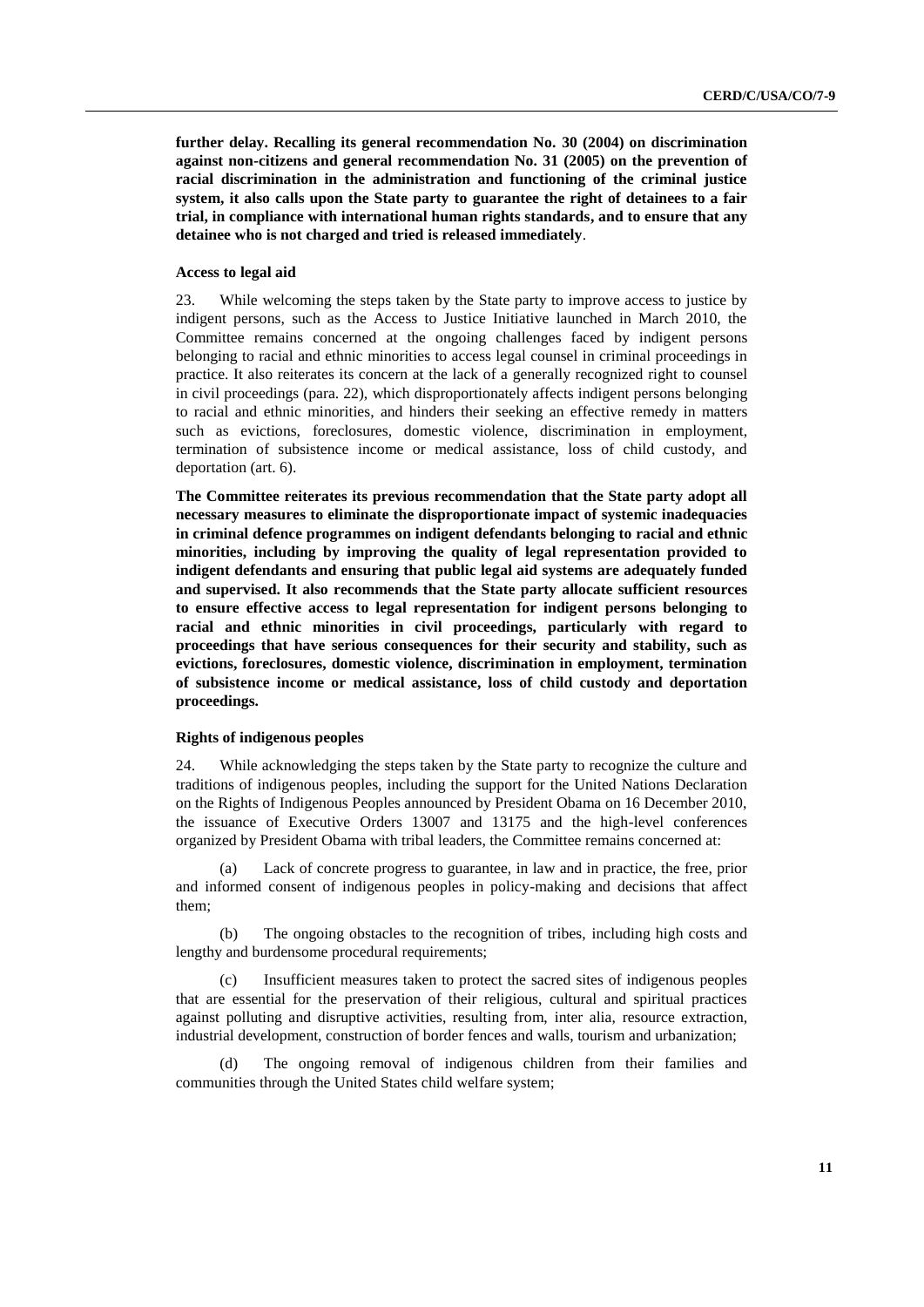(e) The lack of sufficient and adequate information from the State party on the measures taken to implement the recommendations of the Committee in its Decision 1(68) regarding the Western Shoshone peoples (CERD/C/USA/DEC/1), adopted under the Early Warning and Urgent Action Procedure in 2006, as well as the ongoing infringement of the rights of the Western Shoshone peoples (arts. 5 and 6).

**Recalling its general recommendation No. 23 (1997) on indigenous peoples, the Committee calls upon the State party to:** 

**(a) Guarantee, in law and in practice, the right of indigenous peoples to effective participation in public life and in decisions that affect them, based on their free, prior and informed consent;** 

**(b) Take effective measures to eliminate undue obstacles to the recognition of tribes;** 

**(c) Adopt concrete measures to effectively protect the sacred sites of indigenous peoples in the context of the State party's development or national security projects and exploitation of natural resources, and ensure that those responsible for any damages caused are held accountable;**

**(d) Effectively implement and enforce the Indian Child Welfare Act of 1978 to halt the removal of indigenous children from their families and communities;** 

**(e) Take immediate action to implement the recommendations contained in Decision 1(68) on the Western Shoshone peoples and provide comprehensive information to the Committee on concrete measures taken in that regard.** 

## **National action plan to combat racial discrimination**

25. While noting various measures taken by the State party to combat prejudice and promote understanding and tolerance, the Committee expresses concern at the absence of a national action plan to combat racial discrimination and to implement its recommendations. It is also concerned about the lack of inclusion of human rights in the school curricula (art. 7).

**The Committee recommends that the State party adopt a national action plan to combat structural racial discrimination, and to ensure that school curricula, textbooks and teaching materials are informed by and address human rights themes and seek to promote understanding among racial and ethnic minority groups.** 

## **D. Other recommendations**

#### **Request for further information**

26. The Committee requests the State party to provide, in its next periodic report, detailed information on: (a) the implementation of the provisions of the Convention in the non-autonomous territories administered by the United States; (b) the rate at which African American children in foster care are prescribed psychotropic drugs; (c) the use of nonconsensual psychiatric treatment and other restrictive and coercive practices on racial and ethnic minorities in mental health services; and (d) the current status of political activists from the Civil Rights era who reportedly continue to be incarcerated.

## **Declaration under article 14**

27. The Committee recommends that the State party consider making a declaration in accordance with article 14 of the Convention, recognizing the competence of the Committee to receive and consider individual complaints.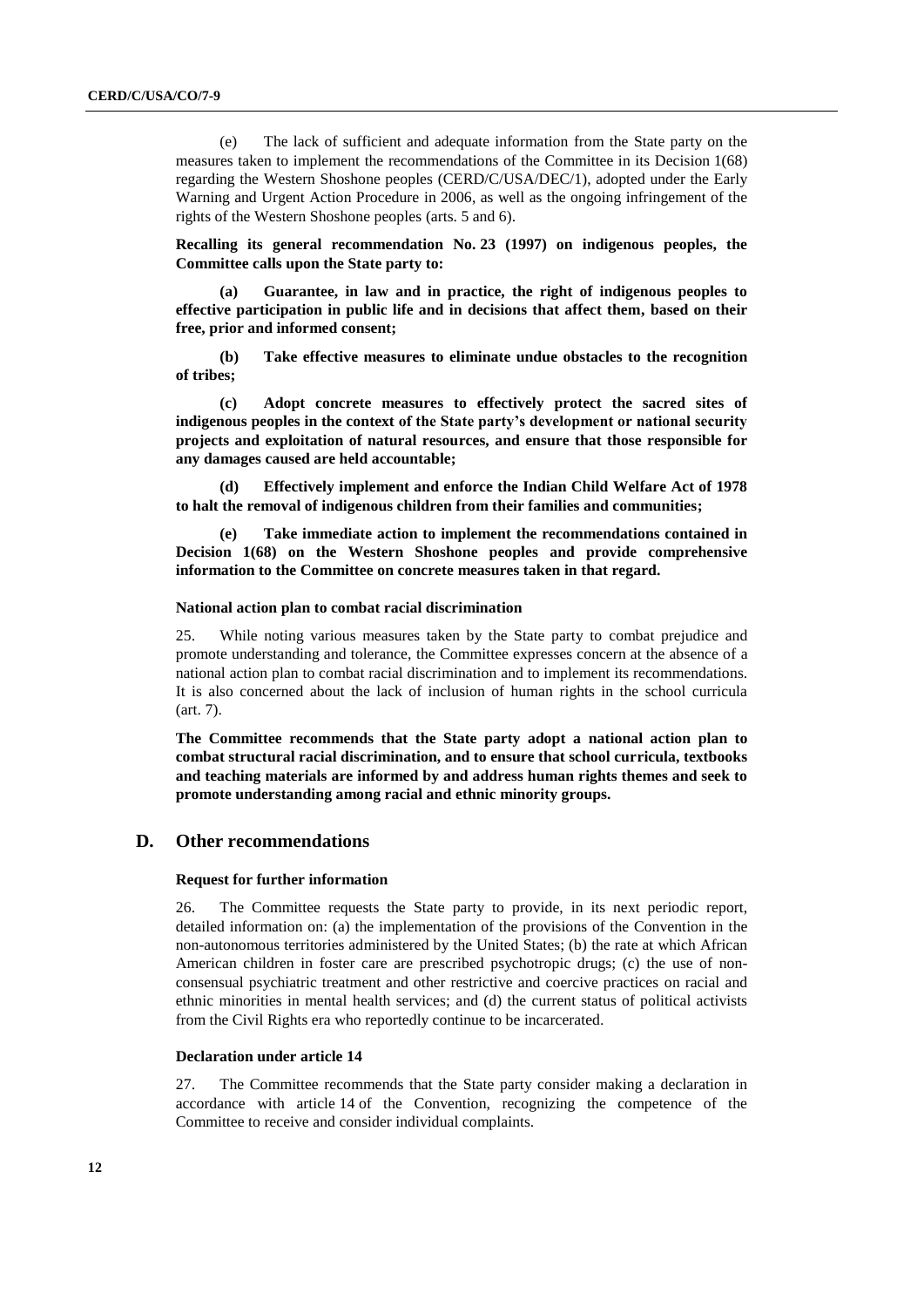#### **Amendment to article 8 of the Convention**

28. The Committee recommends that the State party ratify the amendment to article 8, paragraph 6, of the Convention, adopted on 15 January 1992 at the fourteenth Meeting of States Parties to the Convention and endorsed by the General Assembly in its resolution 47/111 of 16 December 1992. In that connection, the Committee cites General Assembly resolutions 61/148, 63/243, 65/200 and 67/156, in which the General Assembly strongly urged States parties to accelerate their domestic ratification procedures with regard to the amendment to the Convention concerning the financing of the Committee and to notify the Secretary-General expeditiously in writing of their agreement to the amendment.

## **Ratification of other treaties**

29. Bearing in mind the indivisibility of all human rights, the Committee encourages the State party to consider ratifying international human rights treaties which it has not yet ratified, in particular treaties with provisions that have a direct relevance to communities that may be the subject of racial discrimination, such as the International Covenant on Economic, Social and Cultural Rights, the Convention on the Elimination of All Forms of Discrimination against Women, the Convention on the Rights of the Child, the International Convention on the Protection of the Rights of All Migrant Workers and Members of Their Families, the Convention on the Rights of Persons with Disabilities, and the International Convention for the Protection of All Persons from Enforced Disappearance.

## **Follow-up to the Durban Declaration and Programme of Action**

30. While noting the position of State party concerning the World Conference against Racism, Racial Discrimination, Xenophobia and Related Intolerance, held in Durban, South Africa, in September 2001, the Committee, in the light of its general recommendation No. 33 (2009) on follow-up to the Durban Review Conference that was held in Geneva in April 2009, invites the State party to take into account the elements considered pertinent in the Durban Declaration and Programme of Action as well as in the outcome document of the Durban Review Conference when implementing the Convention in its domestic legal order. The Committee requests the State party to include in its next periodic report specific information on action plans and other measures taken in that regard.

#### **Consultations with organizations of civil society**

31. The Committee recommends that the State party continue consulting and expanding its dialogue with civil society organizations working in the area of human rights protection, in particular in combating racial discrimination, in connection with the preparation of the next periodic report and the follow-up to these concluding observations.

#### **Dissemination**

32. The Committee recommends that the State party increase its efforts to raise public awareness and knowledge of the Convention throughout its territory; make the State party's reports readily available and accessible to the public at the time of their submission, and widely publicize the concluding observations of the Committee in the official and other commonly used languages, as appropriate.

#### **Follow-up to concluding observations**

33. In accordance with article 9, paragraph 1, of the Convention and rule 65 of its amended rules of procedure, the Committee requests the State party to provide information, within one year of the adoption of the present conclusions, on its follow-up to the recommendations contained in paragraphs 17 (a) and (b), 18 and 22 above.